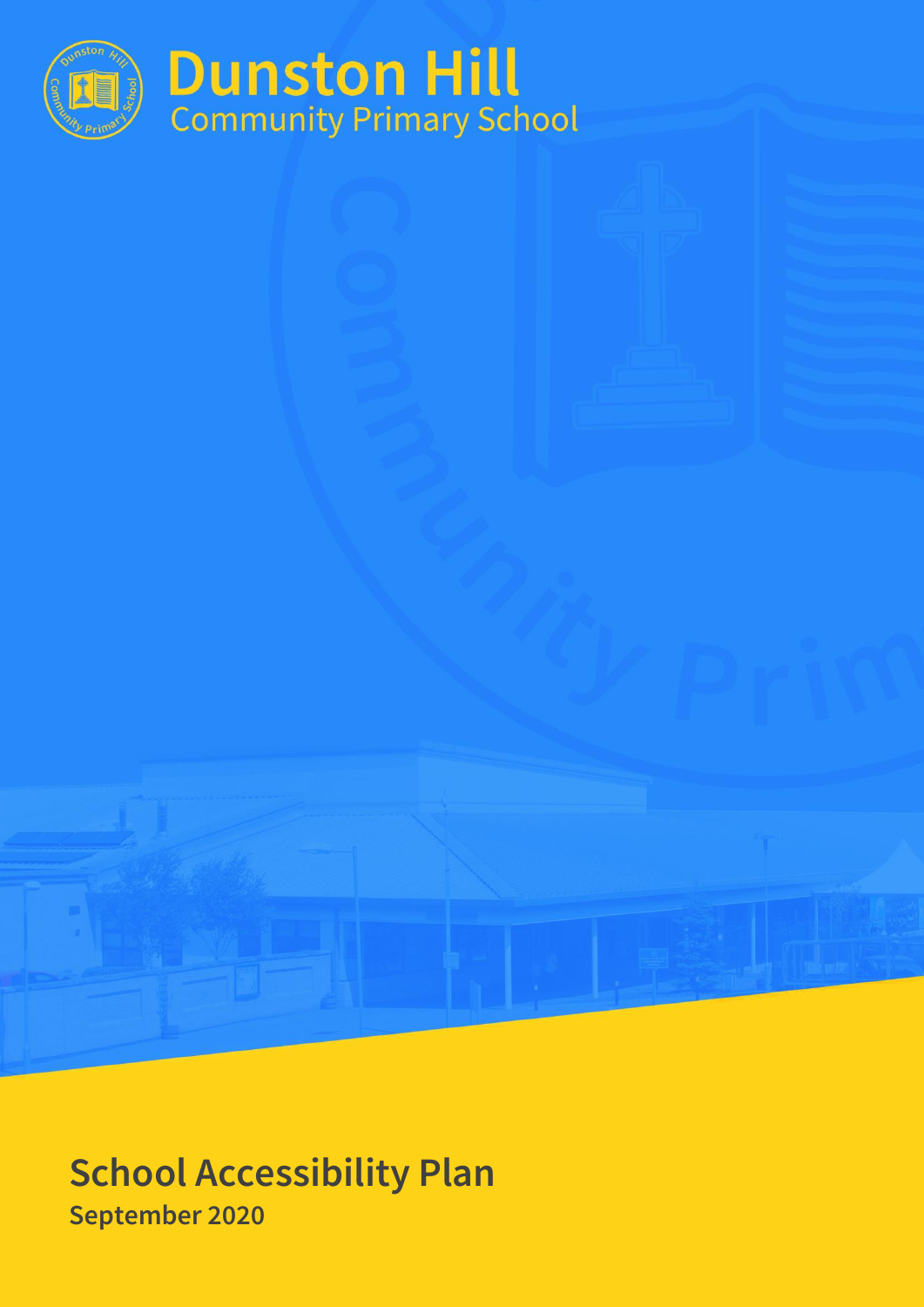### **DUNSTON HILL COMMUNITY PRIMARY SCHOOL**

### SCHOOL ACCESSIBILITY PLAN

This policy should be read in conjunction with the School's Improvement Plan (SIP), SEN and Inclusion Policies, Equal Opportunities Policy and Gateshead Council's Accessibility Strategy for Schools.

### **Introduction**

This plan is drawn up in accordance with the planning duty in the Disability Discrimination Act 1995, as amended by the SEN and Disability Act 2001. It draws on the guidance set out in the DfE document 'Accessible Schools' issued in July 2002.

## **Definition of Disability**

Disability is defined by the 1995 Disability Discrimination Act as:

"A person has a disability if he or she has a physical or mental impairment that has a substantial and long-term adverse effect on his or her ability to carry out normal day to day activities."

## **Objectives**

The school's key objective is to reduce and eliminate wherever possible any barriers to access to the curriculum and to allow full participation in the school community for all children, and prospective pupils with a disability.

## **Principles**

The school recognises its duty under the DDA:

- 1. Not to discriminate against disabled pupils in their admissions andexclusions procedures
- 2. Not to treat disabled pupils less favorably
- 3. To take reasonable steps to avoid putting disabled pupils at asubstantial disadvantage
- 4. To publish an Accessibility Plan.

The Governing Body and Staff of this school will:

- 1. Provide all pupils with a broad and balance curriculum, differentiated and adjusted to meet the needs of individuals and their preferred learningstyles
- 2. Recognise the parents' knowledge of their child's disability and its effect on hisor her ability to carry out normalactivities
- 3. Respect the parents' and child's right toconfidentiality.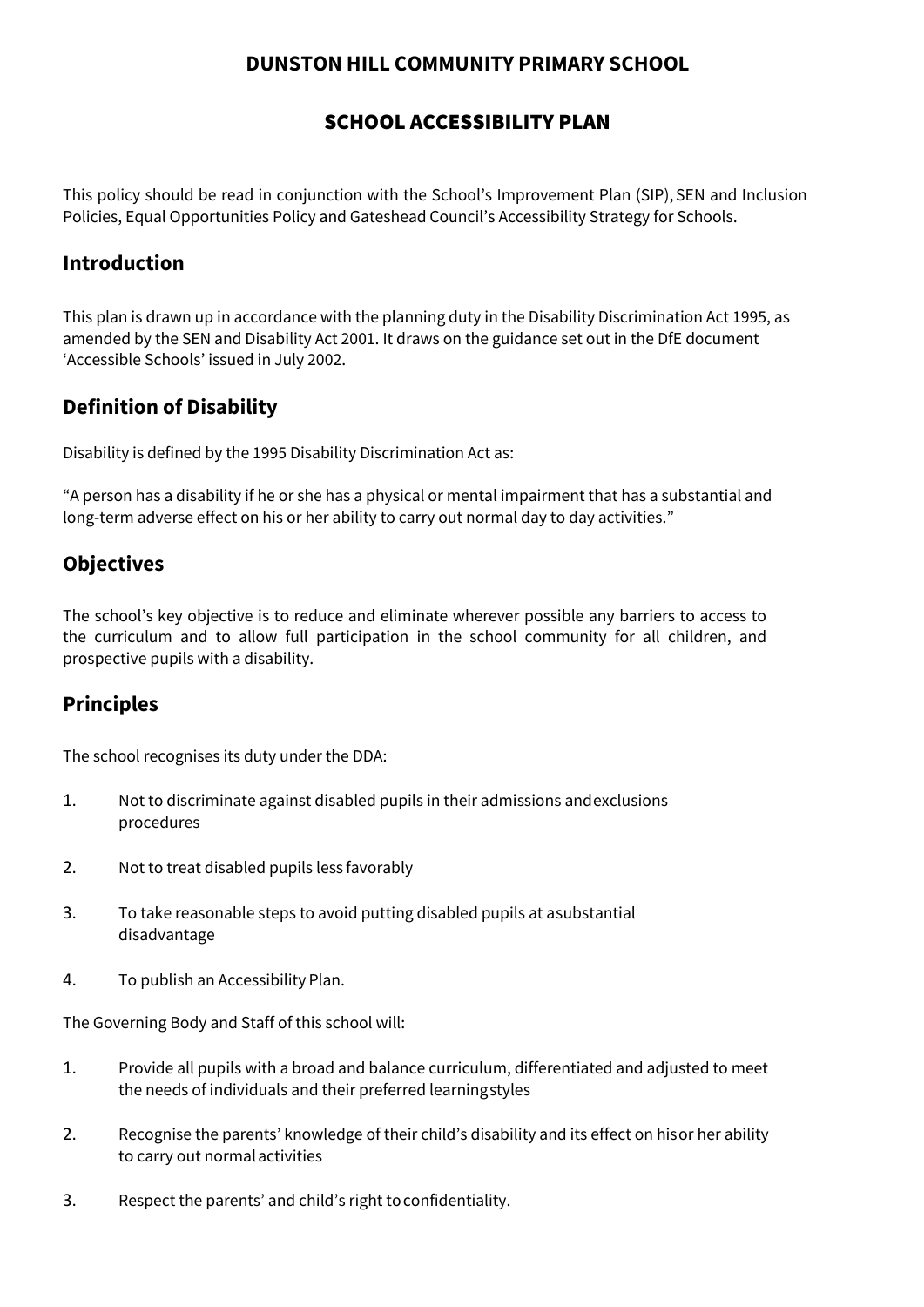## **Methodology**

#### **a) EducationalActivities**

The school will continue to seek and follow the advice of the LA's support services, such as specialist teachers, tutors, educational psychologists and appropriate health professionals.

#### **b) Physical Environment**

The school will take account of the needs of pupils and visitors with physical difficulties and sensory impairments when planning and undertaking future improvement and refurbishments of the site and premises, such as improved access, lighting, toilet facilities and more accessible facilities and fittings.

#### **c) Information**

The school will provide information in alternative formats when required or requested.

#### **Audit**

The school will use the DfES checklists "Identifying Barriers to Access" in order to draw up its Action Plan. (Appendices)

#### **Monitoring and Review**

The monitoring and review will be carried out by an identified team consisting of the Headteacher, a Governor and an LA Officer. The following audit of provision will be undertaken annually. This survey will be reported to Governors in the summer term.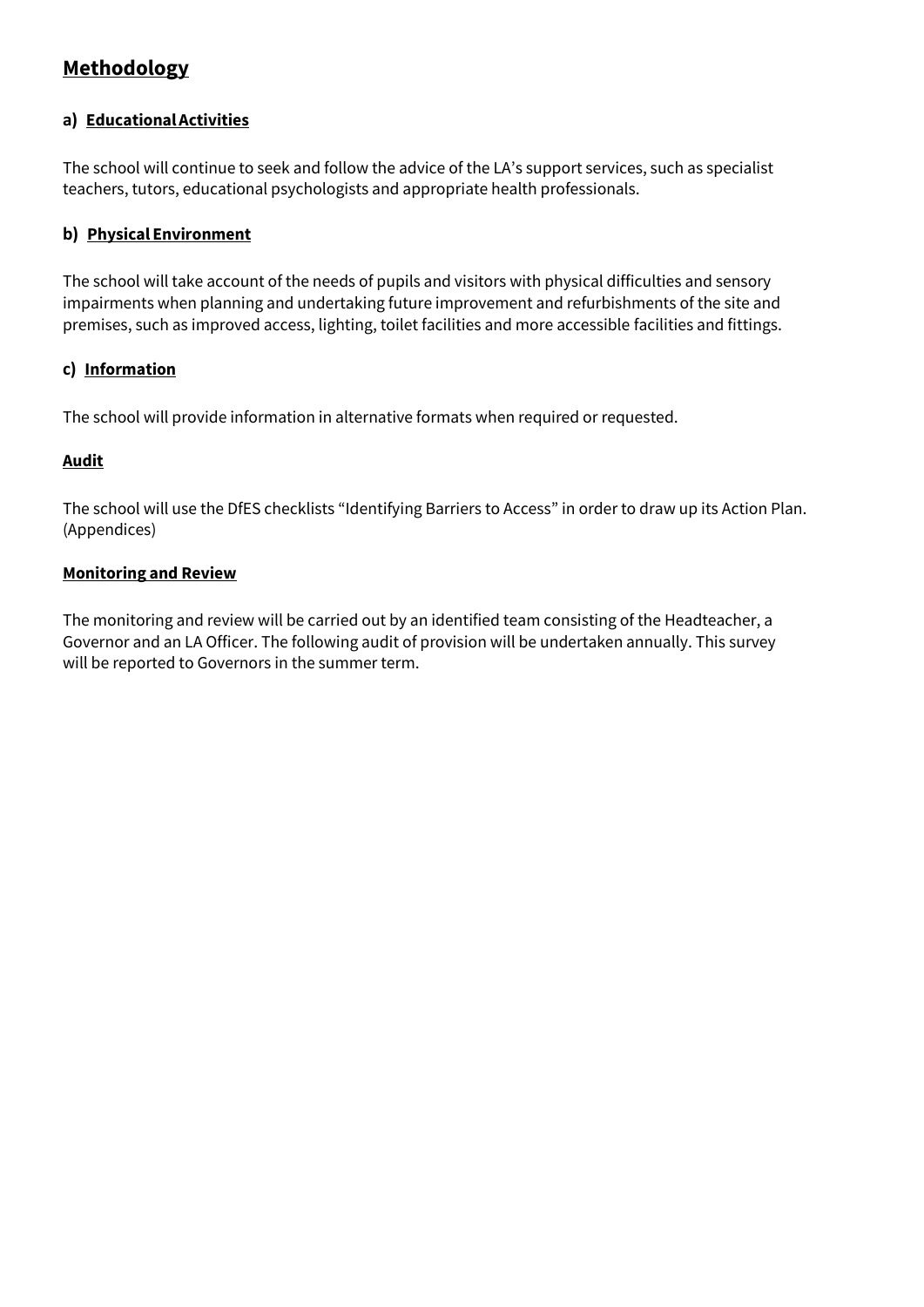## **Section 1: How we deliver the Curriculum?**

| Question                                                                                                                                                                                                             | Yes      | No | <b>Action</b>                                                                                            |  |
|----------------------------------------------------------------------------------------------------------------------------------------------------------------------------------------------------------------------|----------|----|----------------------------------------------------------------------------------------------------------|--|
| Do we ensure that teachers and teaching assistants have<br>the necessary training to teach and support disabled<br>pupils?                                                                                           |          |    | Relevant staff receive<br>appropriate training.<br>Refresher training<br>undertaken where<br>appropriate |  |
| Are our classrooms optimally organised for disabled<br>pupils?                                                                                                                                                       |          |    |                                                                                                          |  |
| Do lessons provide opportunities for all pupils to achieve?                                                                                                                                                          |          |    |                                                                                                          |  |
| Are lessons responsive to pupil diversity?                                                                                                                                                                           |          |    | All lessons are<br>differentiated                                                                        |  |
| Do lessons involve work to be done by individuals,<br>pairs, groups and the whole class?                                                                                                                             |          |    |                                                                                                          |  |
| Are all pupils encouraged to take part in music, drama and<br>physical activities?                                                                                                                                   | $\prime$ |    | With support                                                                                             |  |
| Do staff recognise and allow for the mental effort<br>expended by some disabled pupils, for example our<br>visually impaired children?                                                                               |          |    | Rest/relax time required<br>within lessons                                                               |  |
| Do staff recognise and allow for additional time<br>required by some disabled<br>Pupils to use equipment in practical work?                                                                                          |          |    | Extra time in tests/new<br>equipment purchased as<br>required                                            |  |
| Do staff provide alternative ways of giving access to<br>experience or understanding for disabled pupils who<br>cannot engage in particular activities, for example some<br>forms of exercise in physical education? |          |    | Staff receive training if<br>appropriate.                                                                |  |
| Do we provide access to computer technology appropriate<br>for pupils with disabilities?                                                                                                                             | $\prime$ |    | ICT equipment is<br>available when required.                                                             |  |
| Are school visits made accessible to all?                                                                                                                                                                            |          |    | If appropriate with                                                                                      |  |
| Are there high expectations of all pupils?                                                                                                                                                                           |          |    |                                                                                                          |  |
| Do we seek to remove all barriers to learning and<br>participation?                                                                                                                                                  |          |    | We are an inclusive school                                                                               |  |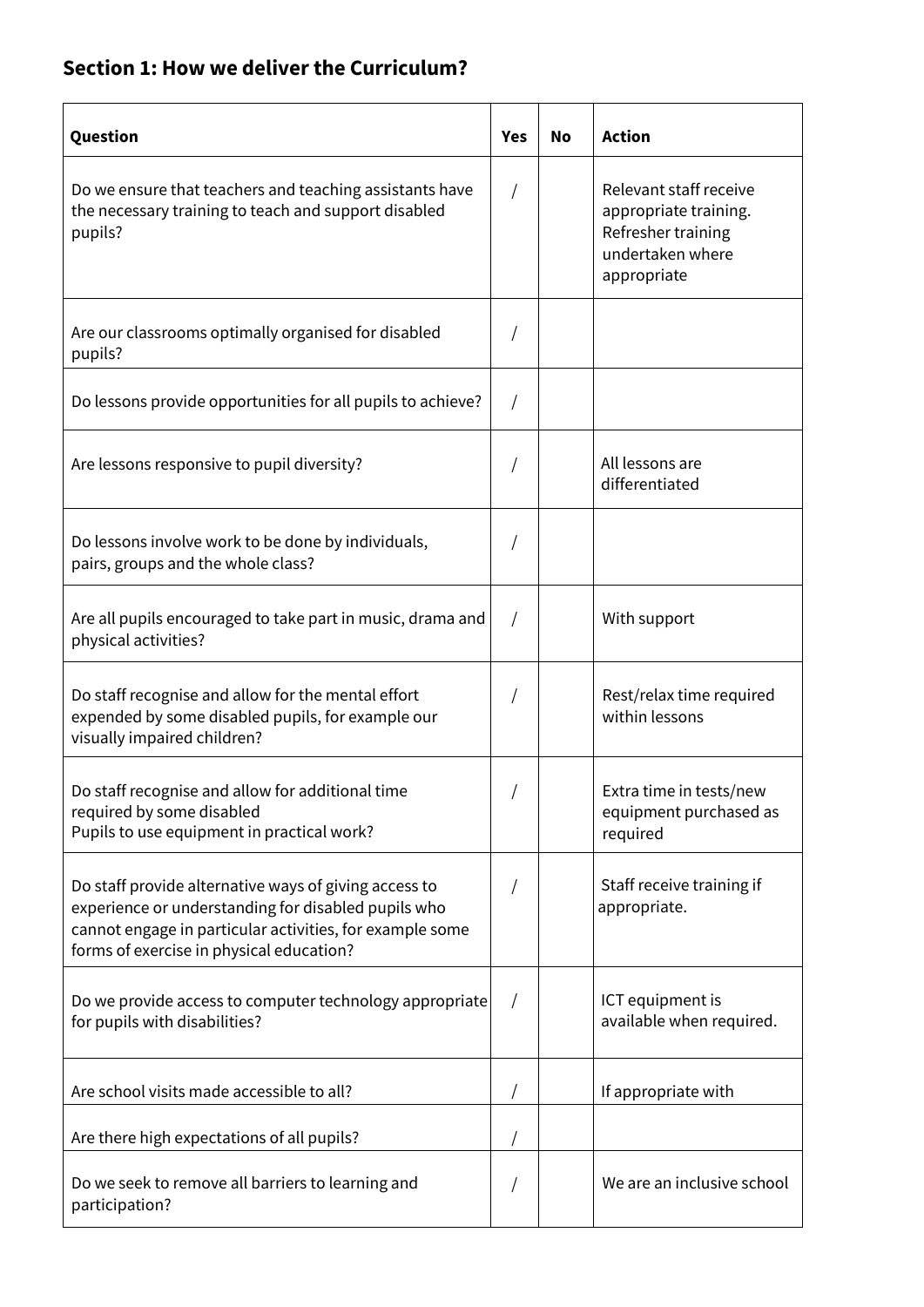# **Section 2: Is our school designed to meet the needs of all pupils?**

| <b>Question</b>                                                                                                                                       | <b>Yes</b> | No | <b>Action</b>                                                                 |  |
|-------------------------------------------------------------------------------------------------------------------------------------------------------|------------|----|-------------------------------------------------------------------------------|--|
| Does the size and layout of areas - including<br>classrooms, assembly hall, dining room, library,<br>computer suite etc. allow access for all pupils? |            |    | One level building, all toilets<br>building built in to DDA<br>specifications |  |
| Can pupils who use wheelchairs move around the school<br>without experiencing barriers to access caused by<br>doorways, steps or toilets?             |            |    | As above                                                                      |  |
| Are the pathways around the school site and parking<br>arrangements safe, logical and well signed?                                                    |            |    | Regularly checked by the<br>caretaker and PFI                                 |  |
| Are emergency and evacuation systems set up to inform all<br>pupils, including alarms with both visual and auditory<br>components?                    | $\sqrt{2}$ |    | Peep completed where<br>necessary. Drills<br>undertaken every term.           |  |
| Are non-visual guides used to assist people to use<br>buildings?                                                                                      |            |    | Where necessary<br>(Braille/signs)                                            |  |
| Are any of the signs or decors considered to be confusing<br>or disorientating for children with visual impairment,<br>autism or epilepsy?            |            |    | Signs checked regularly by<br><b>Governors and PFI</b>                        |  |
| Are all areas well lit?                                                                                                                               | $\sqrt{2}$ |    |                                                                               |  |
| Are steps made to reduce background noise for<br>hearing impaired children?                                                                           |            |    | Parents to inform teachers<br>and apt steps taken                             |  |
| Is furniture and equipment selected, adjusted and located<br>appropriately?                                                                           |            |    | Ongoing adjustments made<br>where necessary                                   |  |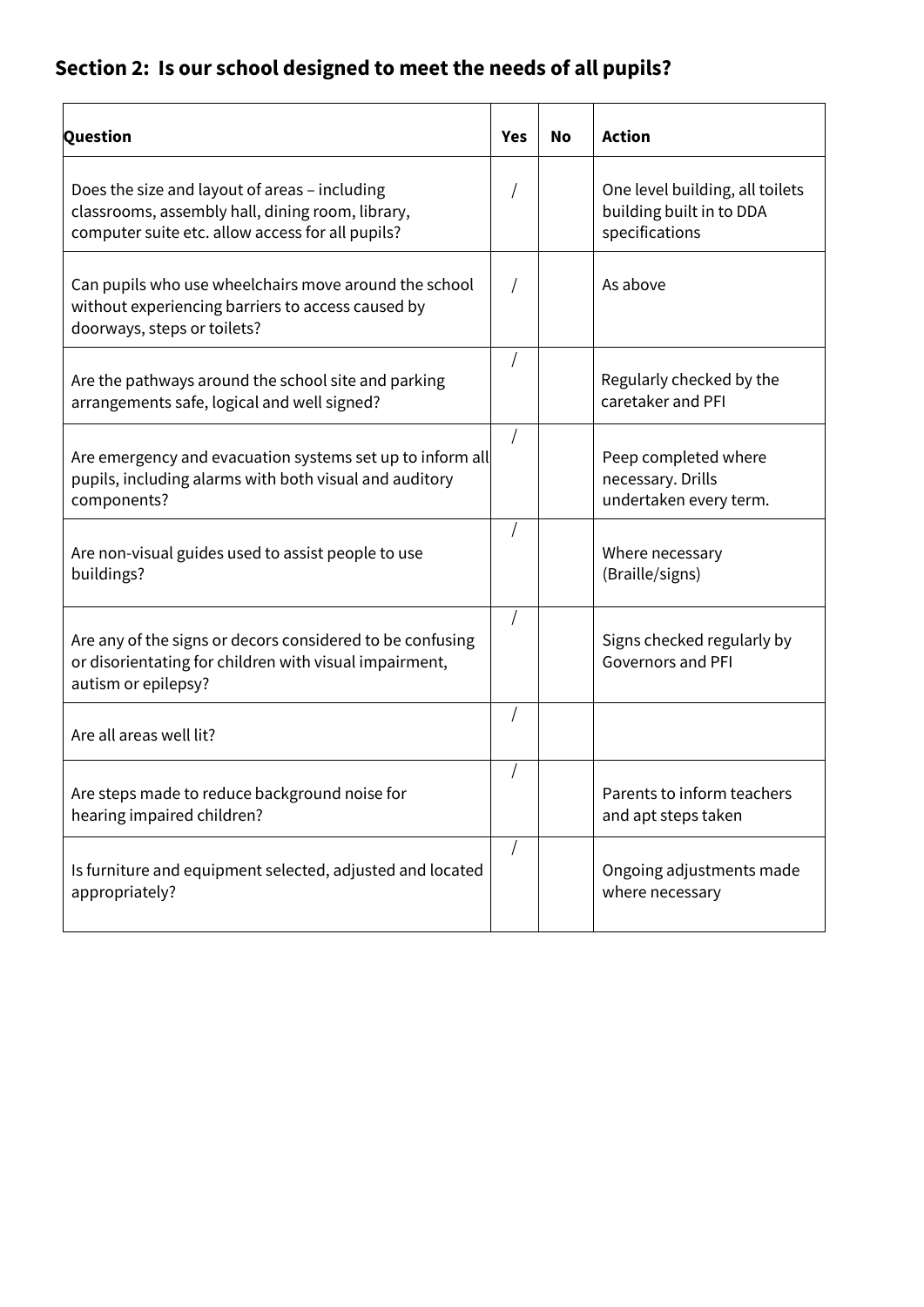## **Section 3: How does the school deliver materials in other formats?**

| Question                                                                                                                                                                                            | Yes | Nο              | <b>Action</b>                           |  |
|-----------------------------------------------------------------------------------------------------------------------------------------------------------------------------------------------------|-----|-----------------|-----------------------------------------|--|
| Do we provide information in simple language, symbols,<br>large print, on audiotape or in Braille for pupils and<br>families who may have difficulty with standard forms or<br>printed information? |     | Where necessary |                                         |  |
| Do we ensure that information is presented to groups in a<br>way which is user friendly for people with disabilities e.g.<br>by reading aloud overhead projections and describing<br>diagrams?      |     |                 | Where necessary                         |  |
| Do we have the facilities such as ICT to produce<br>written information in different formats?                                                                                                       |     |                 | Yes.                                    |  |
| Do we ensure that the staff are familiar with technology<br>and practices developed to assist people with disabilities?                                                                             |     |                 | Training completed where<br>appropriate |  |